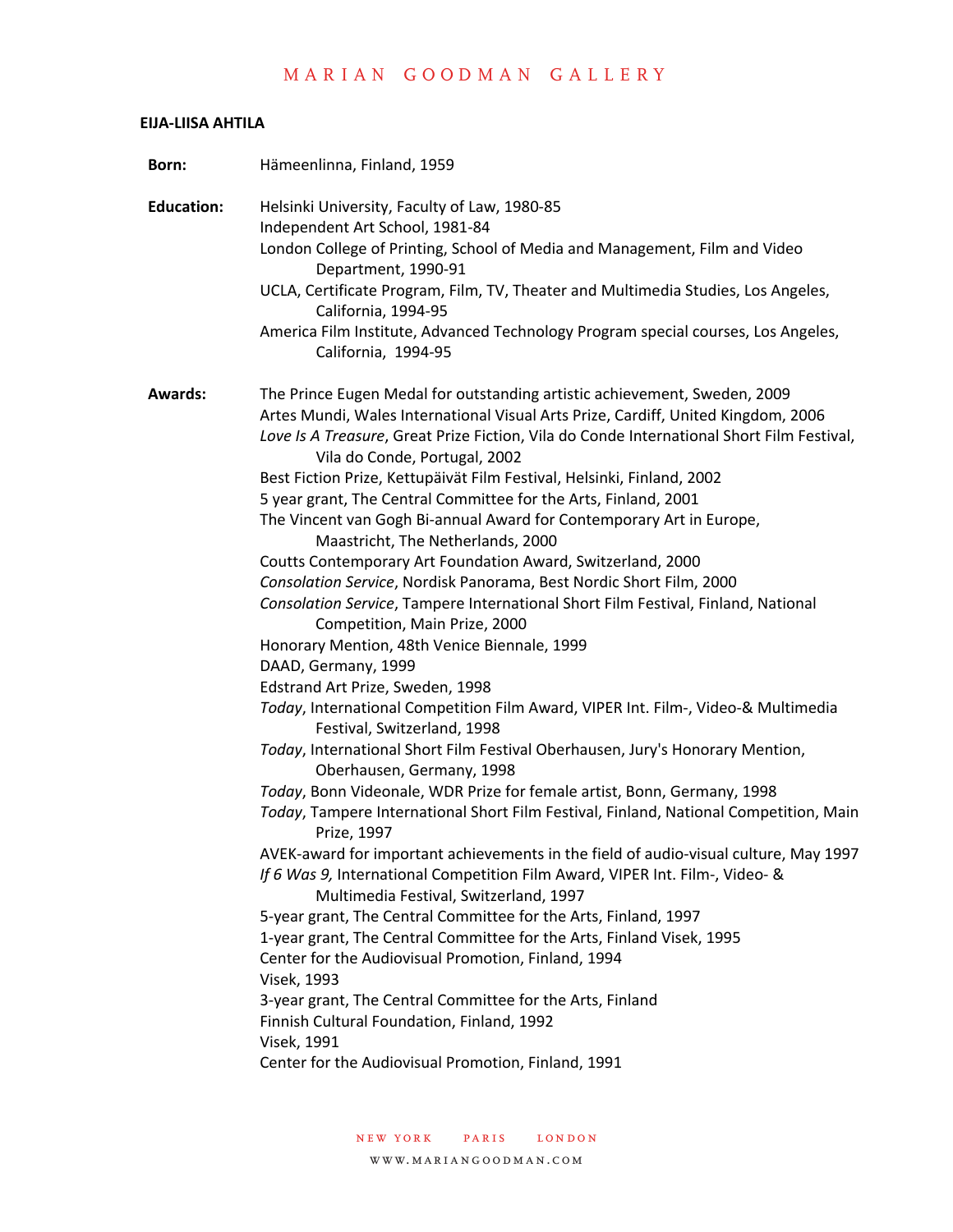Young Artist of the Year Award, Tampere, Finland, 1990 Paulo Foundation, Finland, 1990 Center of the Audiovisual Promotion, Finland, 1989 Finnish Cultural Foundation, Finland, 1989 Finish Cultural Foundation, Finland, 1988

### **SELECTED SOLO EXHIBITIONS**

| Istanbul Billboard Project, Istanbul, Turkey                                                                                                                                                                                                                                                                                                                                                                                                                                 |
|------------------------------------------------------------------------------------------------------------------------------------------------------------------------------------------------------------------------------------------------------------------------------------------------------------------------------------------------------------------------------------------------------------------------------------------------------------------------------|
| Eija-Liisa Ahtila, Lehmbruck Museum, Duisburg, Germany                                                                                                                                                                                                                                                                                                                                                                                                                       |
| Eija-Liisa Ahtila, M Museum, Leuven, Belgium<br>Potentiality for Love, Galerie Marian Goodman, Paris<br>Potentiality for Love, Serlachius Museum Gösta, Mänttä, Finland                                                                                                                                                                                                                                                                                                      |
| Studies on the Ecology of Drama, Australian Centre for the Moving Image, Melbourne,<br>Australia<br>Ecologies of Drama, Salon Dahlmann, Berlin, Germany<br>Studies on the Ecology of Drama, Marian Goodman Gallery, New York<br>Eija-Liisa Ahtila: Ecologías del drama, Museo de Arte Contemporáneo, La Coruña, Spain                                                                                                                                                        |
| The Annunciation, Guggenheim Bilbao, Spain                                                                                                                                                                                                                                                                                                                                                                                                                                   |
| Eija-Liisa Ahtila, Hämeenlinnan Taidemuseo, Hämeenlinna, Finland<br>Eija-Liisa Ahtila, Oi Futuro, Rio de Janeiro, Brazil<br>Eija-Liisa Ahtila, Albright-Knox Art Gallery, Buffalo, New York                                                                                                                                                                                                                                                                                  |
| Eija-Liisa Ahtila: Horizontal, The Israel Museum, Jerusalem, Israel<br>Eija-Liisa Ahtila, Serlachius Museum, Mantta, Finland<br>Sculpture 21 <sup>st</sup> – Eija-Liisa Ahtila, Lehmbruck Museum, Duisburg, Germany<br>Eija-Liisa Ahtila: Studies on the Ecology of Drama 1, Serlachius Museum, Mantta,<br>Finland                                                                                                                                                           |
| Eija-Liisa Ahtila: Parallel Worlds, Kiasma, Helsinki, Finland<br>The Endless Renaissance, Six Solo Artist Projects, Bass Museum of Art, Miami<br>Eija-Liisa Ahtila: Olentoja (Creatures), Davis Museum at Wellesley College, Wellesley,<br>Massachusetts                                                                                                                                                                                                                     |
| Eija-Liisa Ahtila: Parallel Worlds, Moderna Museet, Stockholm, Sweden<br>Screening of The Annunciation, Zentrum Paul Klee, Bern, Switzerland<br>Screening of The Annunciation, Bass Museum of Art, Miami, Florida<br>Screening of The Annunciation, Museum of Modern Art, New York, New York<br>Screening of The Annunciation, University Museum of Contemporary Art, Amherst,<br>Massachusetts<br>Eija-Liisa Ahtila, Museo del Palacio de Bellas Artes, Mexico City, Mexico |
|                                                                                                                                                                                                                                                                                                                                                                                                                                                                              |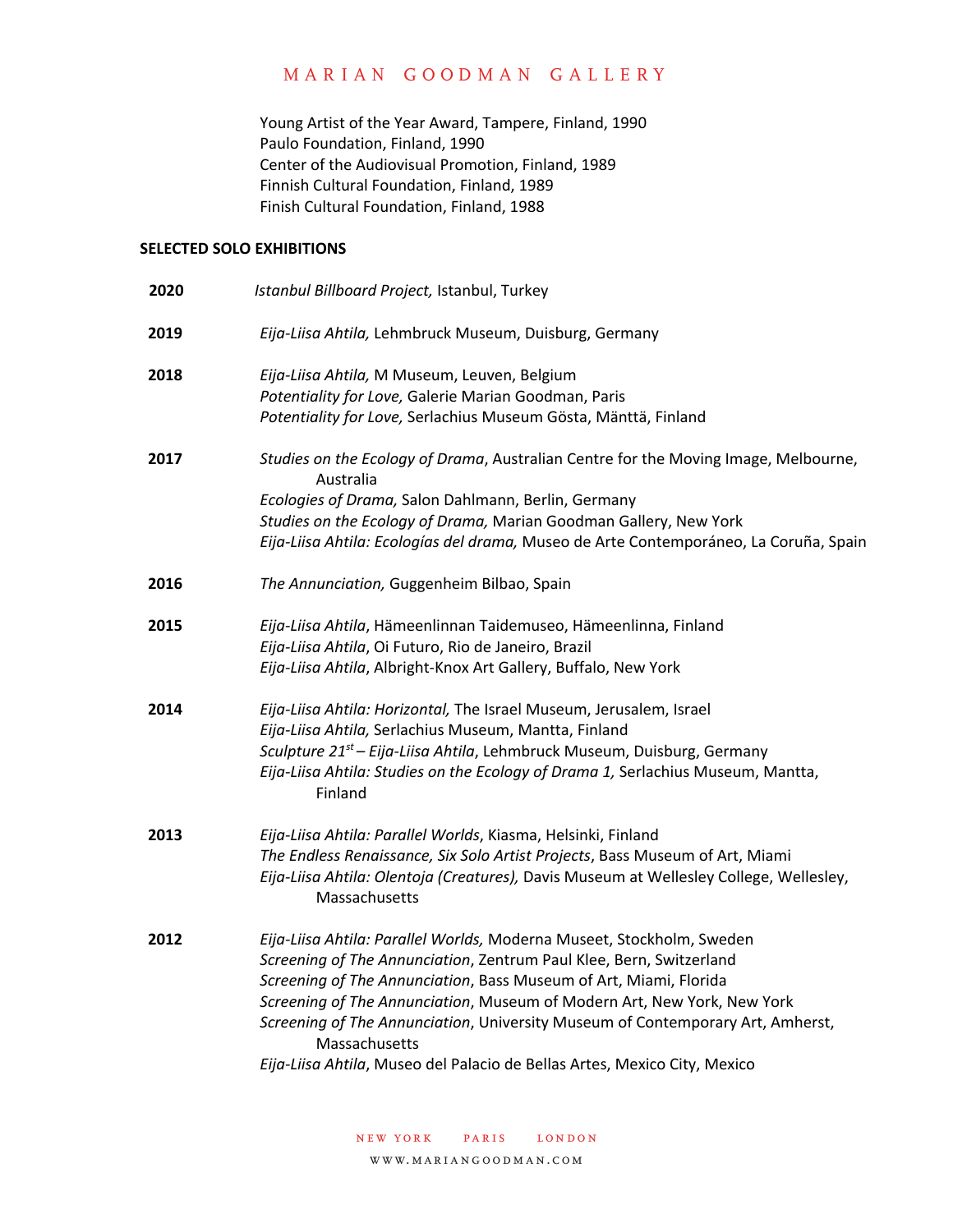| 2011 | Eija-Liisa Ahtila, Marian Goodman Gallery, New York, New York<br>Eija-Liisa Ahtila, Sørlandets Kunstmuseum, Kristiansand, Norway<br>The House, Art Institute of Chicago, Chicago, Illinois<br>The Annunciation, Venice Film Festival, Venice, Italy<br>ARS11 in collaboration with Klasma Museum of Contemporary Art & Turku, Logomo,<br>Finland                                                                                                                         |
|------|--------------------------------------------------------------------------------------------------------------------------------------------------------------------------------------------------------------------------------------------------------------------------------------------------------------------------------------------------------------------------------------------------------------------------------------------------------------------------|
| 2010 | The Annunciation, Galerie Marian Goodman, Paris, France<br>Eija-Liisa Ahtila: INT. STAGE-DAY, DHC/ART Foundation for Contemporary Art,<br>Montreal, Quebec, Canada<br>Eija-Liisa Ahtila, Parasol Unit, London, United Kingdom                                                                                                                                                                                                                                            |
| 2009 | Eija-Liisa Ahtila, Museum of Modern Art Aalborg, Denmark                                                                                                                                                                                                                                                                                                                                                                                                                 |
| 2008 | Where is Where?, Marian Goodman Gallery, New York, New York<br>Eija-Liisa Ahtila: A Retrospective, Jeu de Paume, Paris, France; K21, Düsseldorf,<br>Germany<br>Eija-Liisa Ahtila, KIBLA, Maribor, Slovenia<br>Eija-Liisa Ahtila, Tranzitdisplay, Prague, Czech Republic<br>Focus 2: Eija-Liisa Ahtila Exhibition, Maurgame Genichiro-Inokuma Museum of<br>Contemporary Art, Kagawa, Japan                                                                                |
| 2007 | Eija-Liisa Ahtila, National Gallery of Canada, Ottawa, Canada<br>Eija-Liisa Ahtila, GL Strand, Copenhagen, Denmark<br>The Hour of Prayer, Museum of Contemporary Art San Diego, San Diego,<br>California                                                                                                                                                                                                                                                                 |
| 2006 | The Hour of Prayer, Marian Goodman Gallery, New York, New York<br>The Wind, Museum of Modern Art, New York, New York<br>Frontiers in Movement, Museo de Arte Contemporaneo de Monterrey, Nuevo Leon,<br>Mexico<br>The Hour of Prayer, Contemporary Art Venue, Two Rooms, Auckland, New Zealand                                                                                                                                                                           |
| 2004 | Intention to Fail, Berkeley Art Museum, Berkeley, California<br>Klemens Gasser & Tanja Frunert, New York, New York                                                                                                                                                                                                                                                                                                                                                       |
| 2003 | Le cinéma est un tresor: Rétrospective Eija-Liisa Ahtila, Institut Finlandais, Paris, France<br>Museo d'Arte Moderna e Contemporanea, Bolzano, Italy<br>De Appel Centre for Contemporary Art, Amsterdam, The Netherlands<br>Eija-Liisa Ahtila: Fantasized Persons and Taped Conversations, Tokyo Opera Gallery,<br>Tokyo, Japan<br>Talo/The House, Dallas Museum of Art, Dallas, Texas<br>Eija-Liisa Ahtila ME/WE, OKAY, GRAY, École Supérieure d'Art, Perpignan, France |
| 2002 | Dundee Contemporary Arts, Dundee, United Kingdom<br>FRAC Basse-Normandie, Caen, France<br>Galerie Marian Goodman, Paris, France                                                                                                                                                                                                                                                                                                                                          |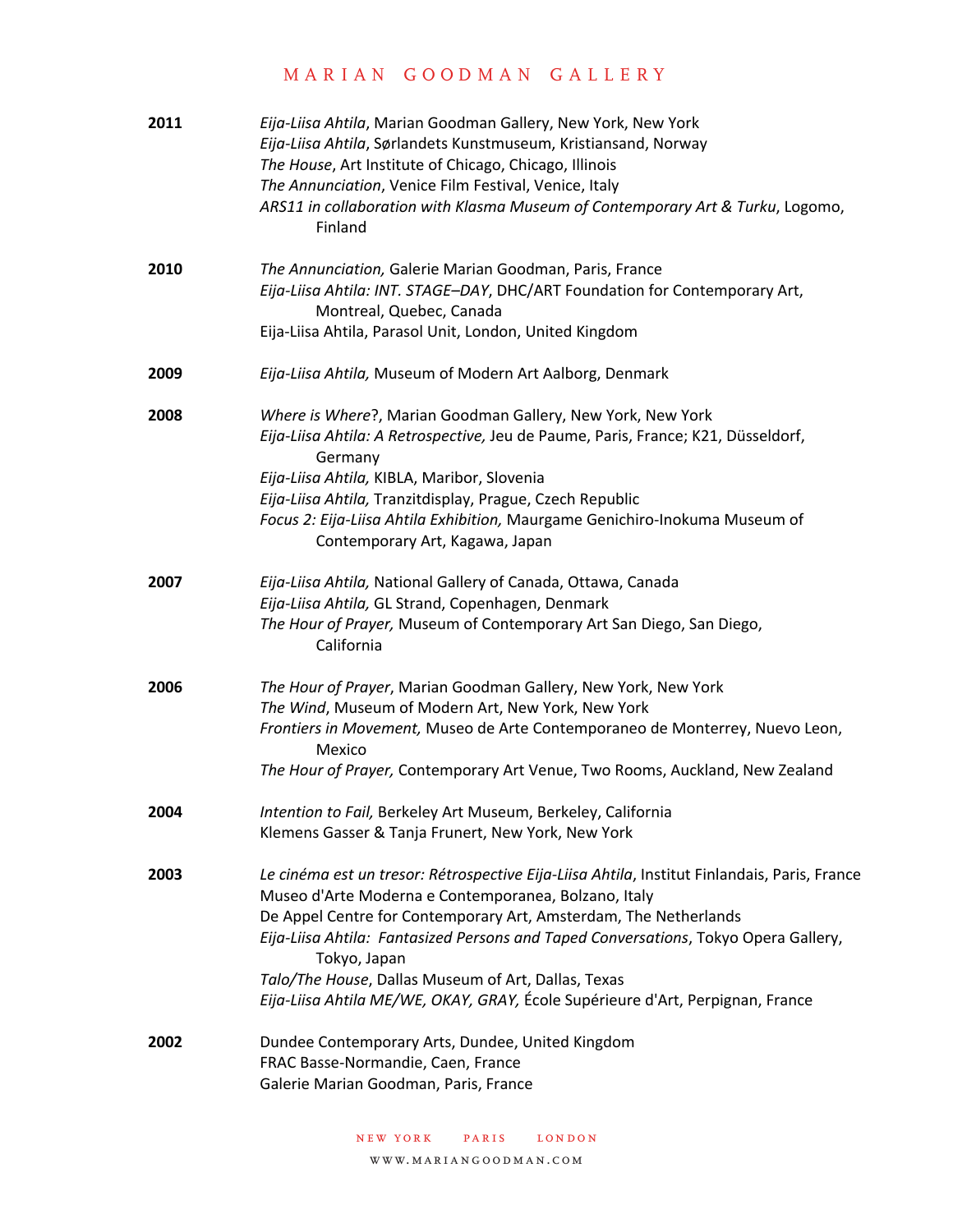|      | Fantasized persons and Taped Conversations, Zurich Kunsthalle, Zurich, Switzerland<br>Real Characters, Invented Worlds, Tate Modern, London, United Kingdom<br>Fantasized persons and Taped Conversations, Kiasma-Museum of Contemporary Art,<br>Helsinki, Finland                                                                         |
|------|--------------------------------------------------------------------------------------------------------------------------------------------------------------------------------------------------------------------------------------------------------------------------------------------------------------------------------------------|
|      | Klemens Gasser & Tanja Grunert Inc., New York, New York                                                                                                                                                                                                                                                                                    |
| 2001 | Art Gallery of Windsor, Windsor, Canada<br>Charles H. Scott Gallery, Vancouver, Canada                                                                                                                                                                                                                                                     |
| 2000 | Neue Nationalgalerie, Berlin, Germany<br>Klemens Gasser & Tanja Grunert, New York, New York<br>Galerie Index, Stockholm, Sweden                                                                                                                                                                                                            |
| 1999 | Consolation Service, Salzburger Kunstverein, Salzburg, Austria<br>Today, me/we; okay; gray, Museum of Contemporary Art, Chicago, Illinois<br>Consolation Service, Anthony Reynolds Gallery, London, United Kingdom<br>Me/We; Okay; Gray, Kunstwerke Berlin, Berlin, Germany                                                                |
| 1998 | Today, If 6 was 9, Museum Fridericianum, Kassel, Germany<br>Today, If 6 was 9, Me/we; ok; gray; Kunsthaus Glarus, Switzerland<br>If 6 was 9, Centre pour L'image Contemporaine, Geneve, Switerland<br>Anne, Aki & God, Klemens Gasser & Tanja Grunert, New York, New York<br>Me/We; Okay; Gray, Gallery Arnolfini, Bristol, United Kingdom |
| 1997 | Today, If 6 was 9, Me/we; ok; gray, Raum der aktuellen Kunst, Vienna, Austria<br>Today, Klemens Gasser und Tanja Grunert, Cologne, Germany<br>If 6 was 9, Me/We; Okay; Gray, Gallery Roger Pailhas, Marseille, Paris, France                                                                                                               |
| 1990 | Teacher, Teacher, The Young Artist of the Year, Tampere Art Museum, Tampere,<br>Finland                                                                                                                                                                                                                                                    |

### **SELECTED GROUP EXHIBITIONS**

| 2021 | Diversity United: Contemporary European Art, Tempelhof Airport Berlin,<br>Germany                                                                                                                                                                                    |
|------|----------------------------------------------------------------------------------------------------------------------------------------------------------------------------------------------------------------------------------------------------------------------|
|      | Alternative Secrecy, Moderna Museet, Stockholm, Sweden                                                                                                                                                                                                               |
| 2020 | Diversity United, The New Tretyakov Gallery, Moscow, Russia<br>Lichtsicht Triennale, Bad Rothenfelde, Germany<br>Axis of Horizon, National Museum of Modern and Contemporary Art, Seoul<br>Among the Trees, Hayward Gallery, London, UK                              |
| 2019 | Curves to the Apple: Eija-Liisa Ahtila, Andrea Büttner, Dorothy Iannone, Reto Pulfer,<br>Dieter Roth, Hollybush Gardens, London, UK<br>Momentum 10, Momentum Kunsthall, Moss, Norway<br>Dommuseum, Mainz, Germany<br>Nordic Impressions, Scandinavia House, New York |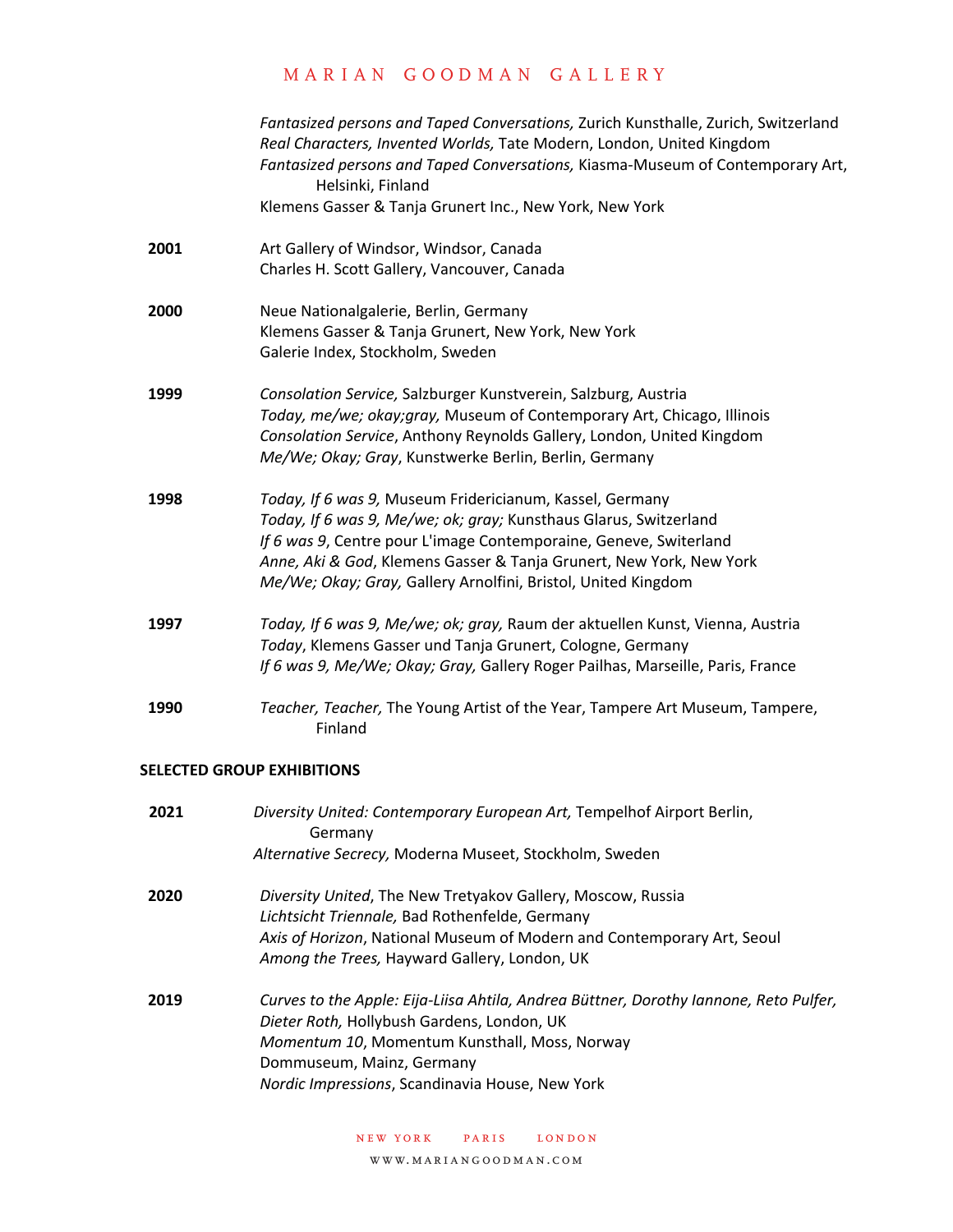| 2018 | Nordic Impressions, The Philipps Collection, Washington DC<br>Evidence of Contemporary Disquiet, Church of San Giuseppe delle Scalze, Naples, Italy<br>Northern Exposure: Contemporary Nordic Arts Revealed, Nordic Heritage Museum,<br>Seattle, Washington<br>SUPERPOSITION: Equilibrium & Engagement, 21 <sup>st</sup> Biennale of Sydney, Art Gallery of<br>New South Wales, Sydney, Australia                                                                                                                                                                                                                                                                                                                      |
|------|------------------------------------------------------------------------------------------------------------------------------------------------------------------------------------------------------------------------------------------------------------------------------------------------------------------------------------------------------------------------------------------------------------------------------------------------------------------------------------------------------------------------------------------------------------------------------------------------------------------------------------------------------------------------------------------------------------------------|
| 2017 | Luther and the Avant-Garde. Contemporary Art in Wittenberg, Berlin and Kassel,<br>Stiftung für Kunst und Kultur e.V., Bonn, Germany<br>DOUBLES, DOBROS, PLIEGUES, PARES, TWINS, MITADES, The Warehouse, Dallas, Texas<br>You&I, A4 Arts Foundation, Cape Town, South Africa<br>Dreamaholic: Kunst aus Finnland, Miettinen Collection, Weserburg Museum für<br>Moderne Kunst, Bremen, Germany<br>VULGATA. Künstlerische Zugriffe auf die Bibel, Kulturzentrum bei den Minoriten, Graz,<br>Austria                                                                                                                                                                                                                       |
| 2016 | Collected by Thea Westreich Wagner and Ethan Wagner, Centre Georges Pompidou,<br>Paris, France<br>Another North, Scandinavia House - American-Scandinavian Foundation, New York<br>Natureculture. OSL Contemporay gallery, Oslo, Norway<br>Invisible Adversaries. Marieluise Hessel Collection, Hessel Museum of Art, Bard College,<br>Annandale-on-Hudson, New York<br>From Heino with Love, Helsinki Art Museum, Helsinki<br>Cher(e)s Ami(e)s : Hommage aux donateurs des collections contemporaines, Centre<br>Pompidou - Musée National d'Art Moderne, Paris<br>Wasted Time, Ferenczy Museum Center, Szentendre, Hungary<br>The Possibility To Be Different, National Centre for Contemporary Arts, Moscow, Russia |
| 2015 | The Problem of God, Kunstsammlung Nordhein-Westfalen, Düsseldorf, Germany                                                                                                                                                                                                                                                                                                                                                                                                                                                                                                                                                                                                                                              |
| 2014 | Story Time: Or Was It?, Helena Rubinstein Pavilion for Contemporary Art, Tel Aviv<br>Museum of Art, Tel Aviv, Israel<br>The Illusion of Light, Palazzo Grassi - Francois Pinault Foundation, Venice, Italy<br>Kosketus (Touch), Espoo Museum of Contemporary Art, Espoo, Finland<br>Days of Endless Time, Hirshhorn Museum and Sculpture Garden, Washington<br>D.C.<br>Menagerie, ACAA, Melbourne, Australia                                                                                                                                                                                                                                                                                                           |
| 2013 | What to Think, Caixa Forum, Barcelona, Spain<br>5 <sup>th</sup> Moscow Biennale of Contemporary Art, Moscow, Russia<br>What we See, The National Museum of Art, Osaka, Japan<br>The Desire for Freedom. Art in Europe since 1945, German Historical Museum, Berlin,<br>Germany<br>Nordic Outbreak, Streaming Museum, New York, New York<br>Paisaje. Revision de un genero (Landscape. A revision of a genre,) Museo del Palacio de<br>Bellas Artes, Mexico City, Mexico                                                                                                                                                                                                                                                |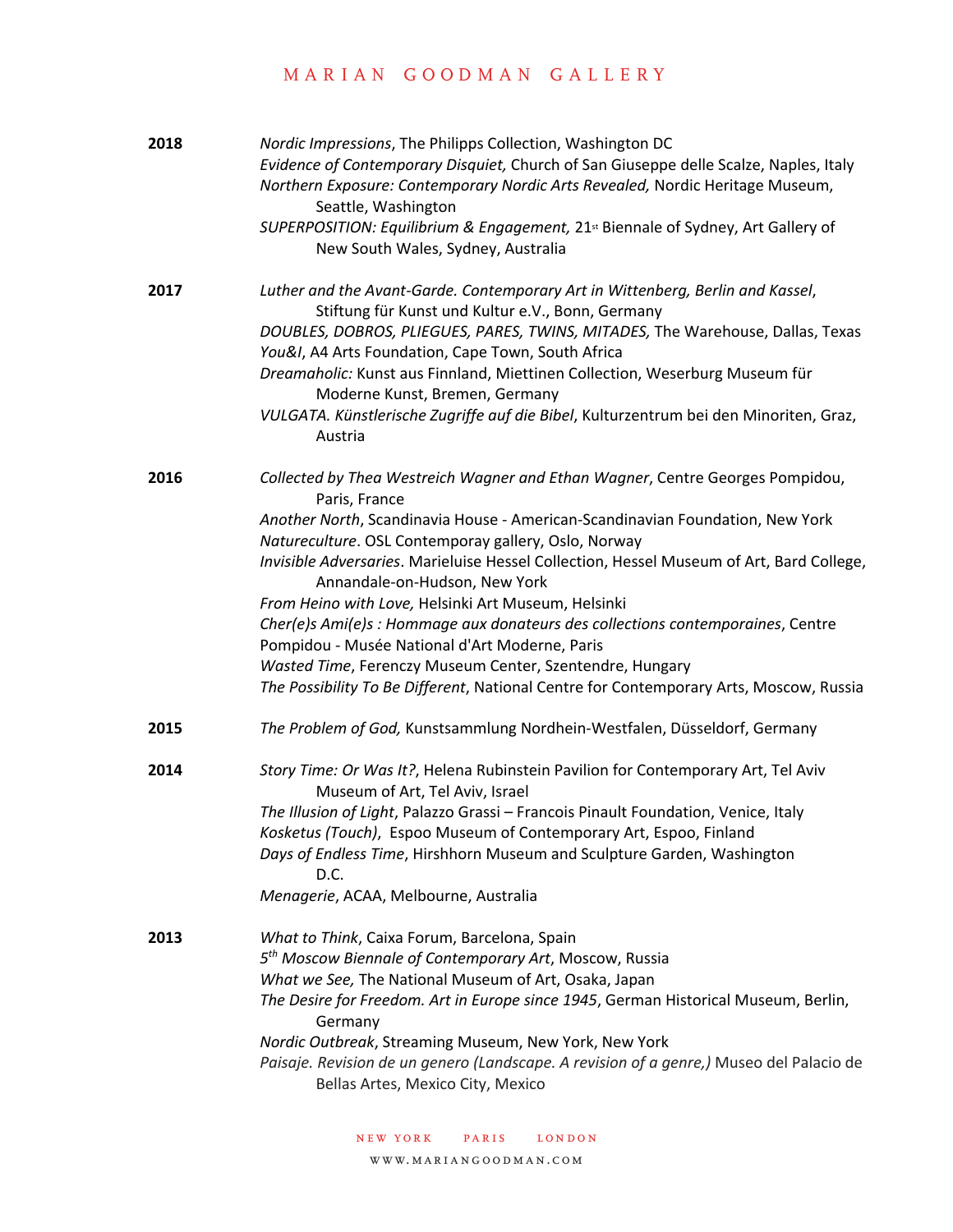|      | HEIMsuchung, Kunstmuseum Bonn, Bonn, Germany                                                                                                                                                |
|------|---------------------------------------------------------------------------------------------------------------------------------------------------------------------------------------------|
|      | Art Unlimited, Art Basel, Basel, Switzerland                                                                                                                                                |
|      | Lima Independiente International Film Festival, Lima, Peru                                                                                                                                  |
|      | Ikono On Air Festival                                                                                                                                                                       |
|      | A Thousand Years of Nonlinear History, Centre Pompidou, Paris, France                                                                                                                       |
|      | Exhibition Coup de ville, Sint-Niklaas, Belgium                                                                                                                                             |
|      | Making Space. 40 Years of Video Art, Musee cantonal des Beaux-Arts, Lausanne,<br>Switzerland                                                                                                |
|      |                                                                                                                                                                                             |
|      | Fassbinder - Jetzt, Deutsches Filmmuseum & RWFF, Frankfurt, Germany<br>Sculpture 21 <sup>st</sup> , 50 <sup>th</sup> Anniversary Jubilee Exhibition, Lehmbruck Museum, Duisberg,<br>Germany |
|      | Retours de Mer, Musée des Beaux-Arts, Dunkerque, France                                                                                                                                     |
|      | PLAY Stars of Media Art, Helsinki Art Museum, Helsinki, Finland                                                                                                                             |
|      |                                                                                                                                                                                             |
| 2012 | Parings: The Collection at 50, Orange County Museum of Art, Newport Beach,<br>California                                                                                                    |
|      | Telling Everything, Not Knowing How, Centro de Arte Dos de Mayo, Madrid, Spain                                                                                                              |
|      | Big Picture III, K21, Düsseldorf, Germany                                                                                                                                                   |
|      |                                                                                                                                                                                             |
| 2011 | The Last First Decade, Ellipse Foundation, Portugal                                                                                                                                         |
|      | Blockbuster: Cinema for Exhibitions, Museo de Arte Contemporaneo de Monterrey,                                                                                                              |
|      | Monterrey, Mexico                                                                                                                                                                           |
|      |                                                                                                                                                                                             |
| 2010 | The More Things Change, SF MOMA, San Francisco, California                                                                                                                                  |
|      | elles@centrepompidou, artistes femmes dans les collections du Centre Pompidou,                                                                                                              |
|      | Centre Georges Pompidou, Musée National d'Art Moderne, Paris, France                                                                                                                        |
|      | Le Meilleur des Mondes, MUDAM - Musée d'Art Moderne Grand-Duc Jean,                                                                                                                         |
|      | Luxembourg                                                                                                                                                                                  |
|      |                                                                                                                                                                                             |
| 2009 | Contour 2009, Belgian Video Festival, various locations in Belgium                                                                                                                          |
|      | Sounds and Visions: Artists' Films and Videos from Europe, Tel Aviv Museum of Art, Tel                                                                                                      |
|      | Aviv, Israel                                                                                                                                                                                |
|      | Becoming Animal, Becoming Human, Neue Gesellschaft für bildende Kunst (NGBK),                                                                                                               |
|      | Berlin, Germany                                                                                                                                                                             |
|      | Cocker Spaniel and Other Tools for International Understanding, Ursula Blickle Stiftung,                                                                                                    |
|      | Kraichtal-Unteröwisheim, Germany                                                                                                                                                            |
|      |                                                                                                                                                                                             |
| 2008 | Kunstverein Prize-Villa Minimo, Kunstverein Hannover, Germany                                                                                                                               |
|      | Listen Darling The World is Yours, Ellipse Foundation, Cascais, Portugal                                                                                                                    |
|      |                                                                                                                                                                                             |
| 2007 | Love is a Treasure, Casino Luxembourg, Luxembourg                                                                                                                                           |
|      | Auto Emotion, The Power Plant Contemporary Art Gallery, Toronto, Ontario,                                                                                                                   |
|      | Canada                                                                                                                                                                                      |
|      | Views from the Bosphorus, Istanbul Modern, Istanbul, Turkey                                                                                                                                 |
|      |                                                                                                                                                                                             |
| 2006 | Dreamlands Burn, Consolation Service, Mucsarnok, Budapest, Hungary                                                                                                                          |
|      | Musée d'Art Contemporain, Marseille, France                                                                                                                                                 |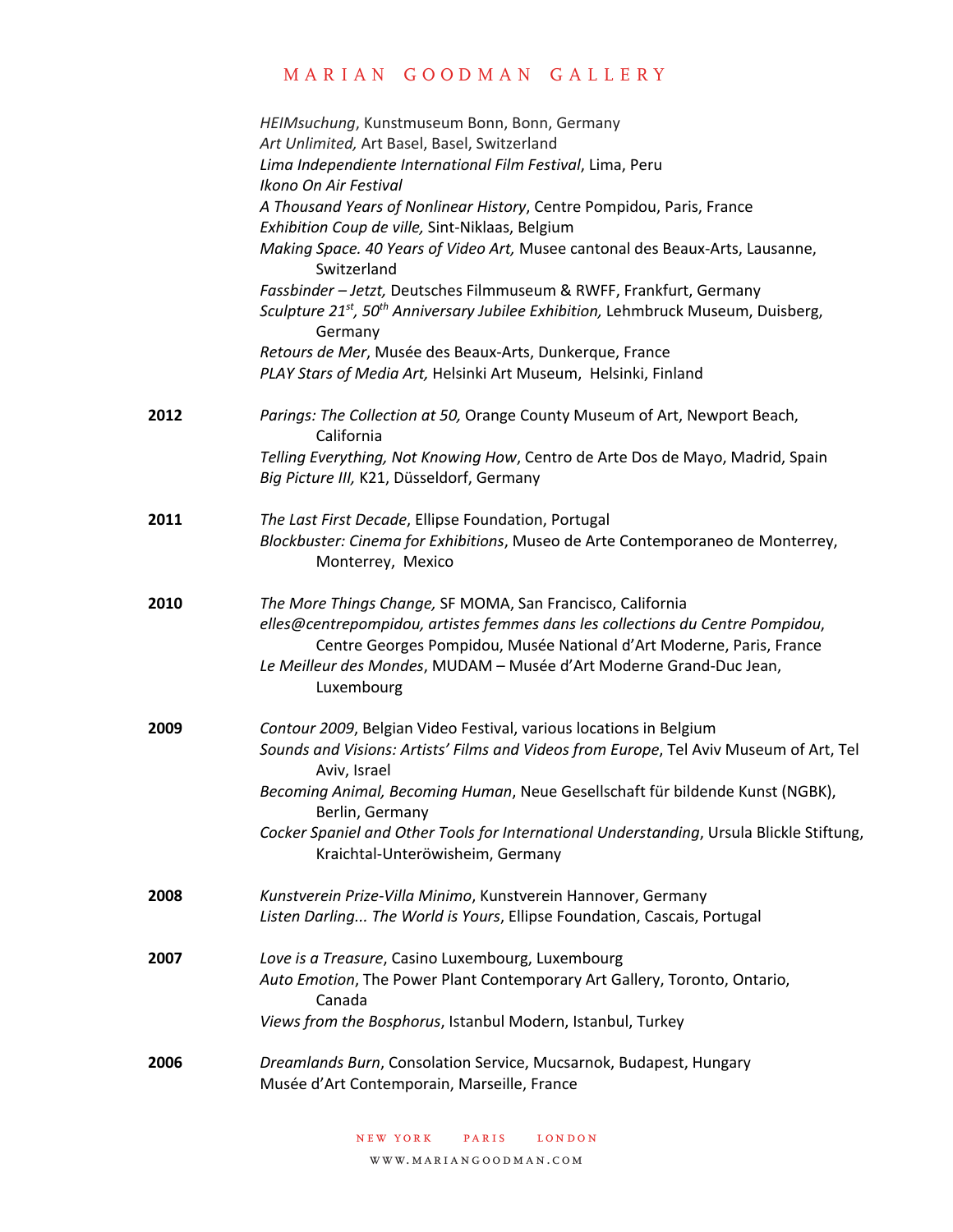|         | 1st Architecture, Art and Landscape Biennial of the Canaries, Hermitage of San<br>Miguel, Canary Islands, Spain                                       |
|---------|-------------------------------------------------------------------------------------------------------------------------------------------------------|
|         | Beyond Cinema, Museum fur Gegenwart, Berlin, Germany                                                                                                  |
|         | Girl's Night Out, Blaffer Gallery, University of Houson, Texas                                                                                        |
|         | The Forest: Politics, Poetics, and Practice, Nasher Museum of Art at Duke University,<br>Durham, North Carolina                                       |
|         | Night Sites, Kunstverein Hannover, Germany                                                                                                            |
|         | Bent: Gender San Francisco State University Art Gallery, San Francisco, California                                                                    |
|         | Exhibition of Finnish Art, Kunstmuseum Bonn, Bonn, Germany                                                                                            |
| 2005    | Ecstasy: In and About Altered States, MOCA, Los Angeles, California                                                                                   |
|         | The World is a Stage: Stories Behind Pictures, Mori Art Museum, Tokyo, Japan                                                                          |
|         | Girls' Night Out, Aspen Art Museum, Aspen, Colorado                                                                                                   |
|         | De l'architecture, Galerie Marian Goodman, Paris, France                                                                                              |
|         | The Experience of Art, 51st Venice Biennale, Venice, Italy                                                                                            |
|         | Munch Revisited: Edvard Munch and the Art of Today, Kunsthalle Dortmund,<br>Dortmund, Germany                                                         |
| 2004    | Busan Biennale, Busan Metropolitan Art Museum, Busan, South Korea                                                                                     |
|         | Friedrich Christian Flick Collection, Hamburger Bahnhof Museum für Gegenwart, Berlin,<br>Germany                                                      |
|         | Consolation Service, Mann und Frau Intim, Galerie Im Kunsthaus, Erfurt, Germany<br>The Present, Photoespana, Madrid, Spain                            |
|         | The Wind, Dream Extensions, Museum of Contemporary Art, Ghent, Belgium                                                                                |
| 2003-04 | Fast Forward: Media Art from the Goetz Collection, ZKM Center for Art and Media,<br>Karlsruhe, Germany                                                |
|         | Outlook, Athens, Greece                                                                                                                               |
|         | Remind, Kunsthaus Bregenz, Bregenz, Austria                                                                                                           |
| 2003    | Away from Home, Wexner Center for the Arts, Columbus, Ohio                                                                                            |
|         | Micropolitics and Art, Museo de Arte Contemporanea, Castellon, Spain                                                                                  |
|         | Home Sweet Home, Århus Kunstmuseum, Århus, Denmark                                                                                                    |
|         | Reel Sculpture, San Francisco Museum of Modern Art, San Francisco, California<br>Future Cinema, Kiasma, Museum of Contemporary Art, Helsinki, Finland |
|         | Vila do Conde International Short Film Festival, Vila do Conde, Portugal                                                                              |
|         | Girls' Night Out, Orange County Museum of Art, Newport Beach, California                                                                              |
|         | Matrix, Berkeley Art Museum, Berkeley, California                                                                                                     |
|         | Trasparente, MAXXI, Museo Nazionale delle Arti del XXI Secolo, Rome, Italy                                                                            |
|         | The House, Centro Nazionale per le Arti Contemporanee, Rome, Italy                                                                                    |
|         | Consolation Service, Future Cinema, ICC, Tokyo, Japan                                                                                                 |
|         | The Present, Girls Don't Cry, Parco Museum, Tokyo Japan                                                                                               |
|         | The House, World Rush_4, National Gallery of Victoria, Melbourne, Australia                                                                           |
|         | The Wind, Home Sweet Home, Aarhus Kunstmuseum, Arhus, Denmark                                                                                         |
|         | Assistant Series, Knowing Looks, CGAC, Santiago de Compostela, Spain                                                                                  |
|         |                                                                                                                                                       |

**2002** Argos Festival, Media Library, Brussels, Belgium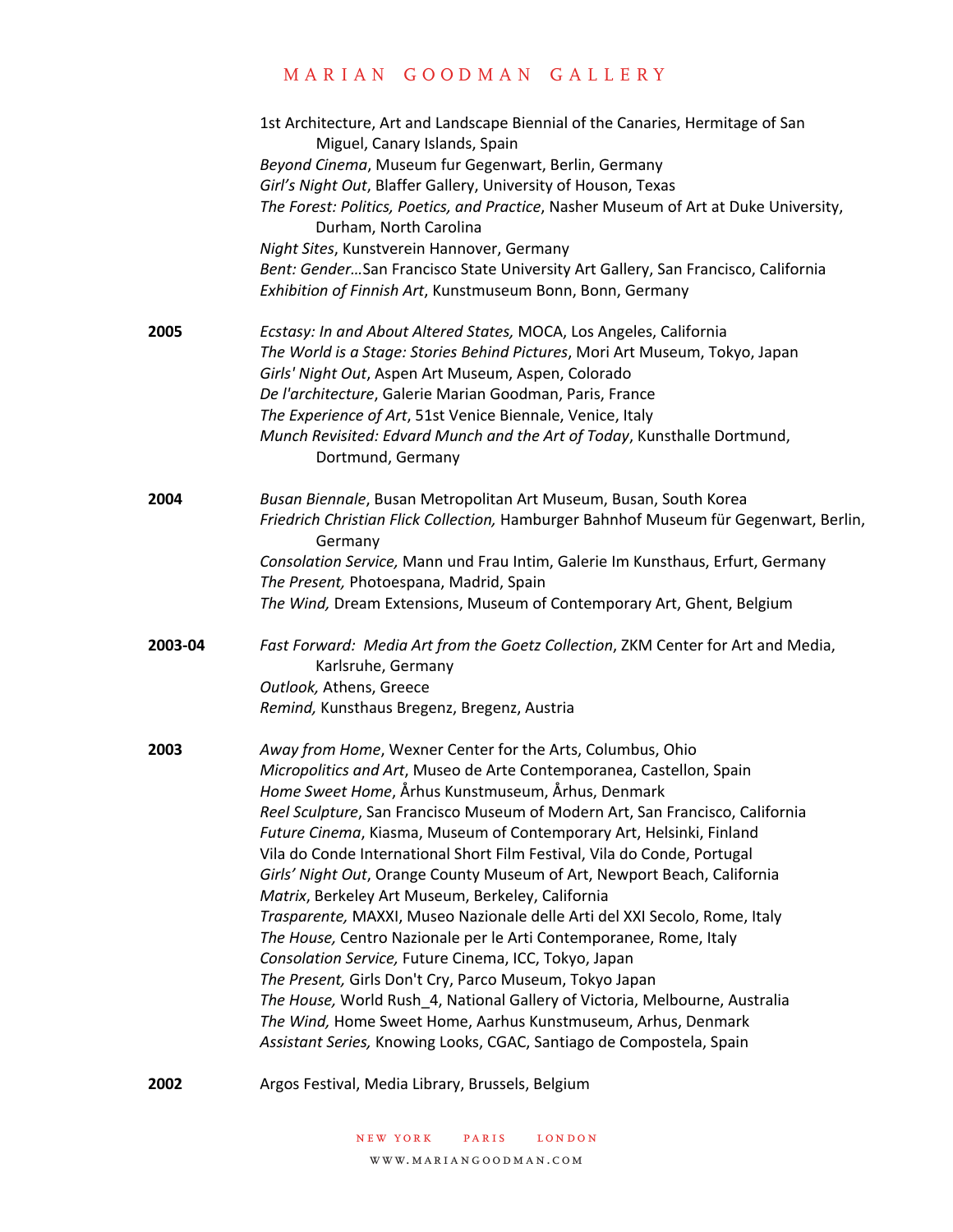|      | Impakt Festival, Utrecht, The Netherlands                                                                              |
|------|------------------------------------------------------------------------------------------------------------------------|
|      | Boreales Festival, Caen, France                                                                                        |
|      | Kunsthalle Karlsruhe, Karlsruhe, Germany                                                                               |
|      | The Present, Impakt Festival, Utrecht, The Netherlands                                                                 |
|      | Consolation Service, Subreel, MAC, Marseille, France                                                                   |
|      | The Present, Eight Nordic Stories, CGAC, Santiago de Compostela, Spain                                                 |
|      | The House, Documenta 11, Kassel, Germany                                                                               |
|      | The Present, Beyond Paradise, Kuala Lumpur, Malaysia                                                                   |
|      | The Present, Biennale of Sydney, Artspace, Sydney, Australia                                                           |
|      | Consolation Service, Never Ending Stories, Haus der Kunst, Munich, Germany                                             |
|      | The Present, Video Works, Kunstnernes Hus, Oslo, Norway                                                                |
|      | The Present, Beyond Paradise, Bangkok National Gallery, Bangkok, Thailand                                              |
|      | Consolation Service, Attachment+, Kunsthalle Lophem, Brugge, Belgium                                                   |
|      | The Present, Mantan Kuvataideviikot, Mantta, Finland                                                                   |
| 2001 | Me/We, Okay, Gray, Interferenze Nordic Countries, Palazzo delle Papesse, Siena, Italy                                  |
|      | Casting Portraits, The beauty of intimacy, Kunstraum Innsbruck, Innsbruck, Austria                                     |
|      | Casting Portraits, Athens School of Fine Arts, Athens, Greece                                                          |
|      | Anne, Aki and God, Fundacio "La Caixa", Barcelona, Spain                                                               |
|      | Me/We; okay; gray, Musee Art Contemporain Lyon, France                                                                 |
|      | Consolation Service, Boras Konstmuseum, Boras, Sweden                                                                  |
|      | Me/We; okay; Gray, A film Retrospective, Images Festival, Toronto, Canada                                              |
|      | Consolation Service, Me/We; Okay;Gray, A film retrospective, Assistant Series, Media<br>City Festival, Windsor, Canada |
|      | Assistant Series, Museum Abteiberg, Monchengladbach, Germany                                                           |
| 2000 | Anne, Aki & God, Charlottenburg, Copenhagen, Denmark                                                                   |
|      | Me/We, okay, Medi@terra, Athens, Greece                                                                                |
|      | Consolation Service, Contemporary Arts Museum, Houston, Texas                                                          |
|      | Anne, Aki & God, Göteborg Konstmuseum, Göteborg Sweden                                                                 |
|      | Today, Kunsthalle Vienna, Austria                                                                                      |
|      | Anne, Aki and God; Today, Maastricht, The Netherlands                                                                  |
|      | Consolation Service, New Media and Experimental Film Festival, Utrecht, The                                            |
|      | Netherlands                                                                                                            |
|      | If 6 was 9, Kwangju Biennale, South Korea                                                                              |
|      | Consolation Service, Me/We; okay; gray, Institute of Contemporary Art, Boston,<br>Massachusetts                        |
|      | Me/We;okay;gray, Espai D'Art Contemporani Castello, Spain                                                              |
| 1999 | Consolation Service, CAPC, Bordeaux                                                                                    |
|      | Me/We;okay;gray, The Stockholm Syndrome, Stockholm, Sweden                                                             |
|      | Today, 1/3 screen projection, Bonner Kunstverein, Bonn, Germany                                                        |
|      | Anne, Aki and god, Kramlich collection, San Francisco Museum of Modern Art, San<br>Francisco, California               |
|      | Consolation Service, Nikolaj Contemporary Art Center, Copenhagen, Denmark                                              |
|      | Consolation Service, Venice Biennial, Venice, Italy                                                                    |
|      | Me/We; Okay; Gray, The Marche Bonsecours, Montreal, Canada                                                             |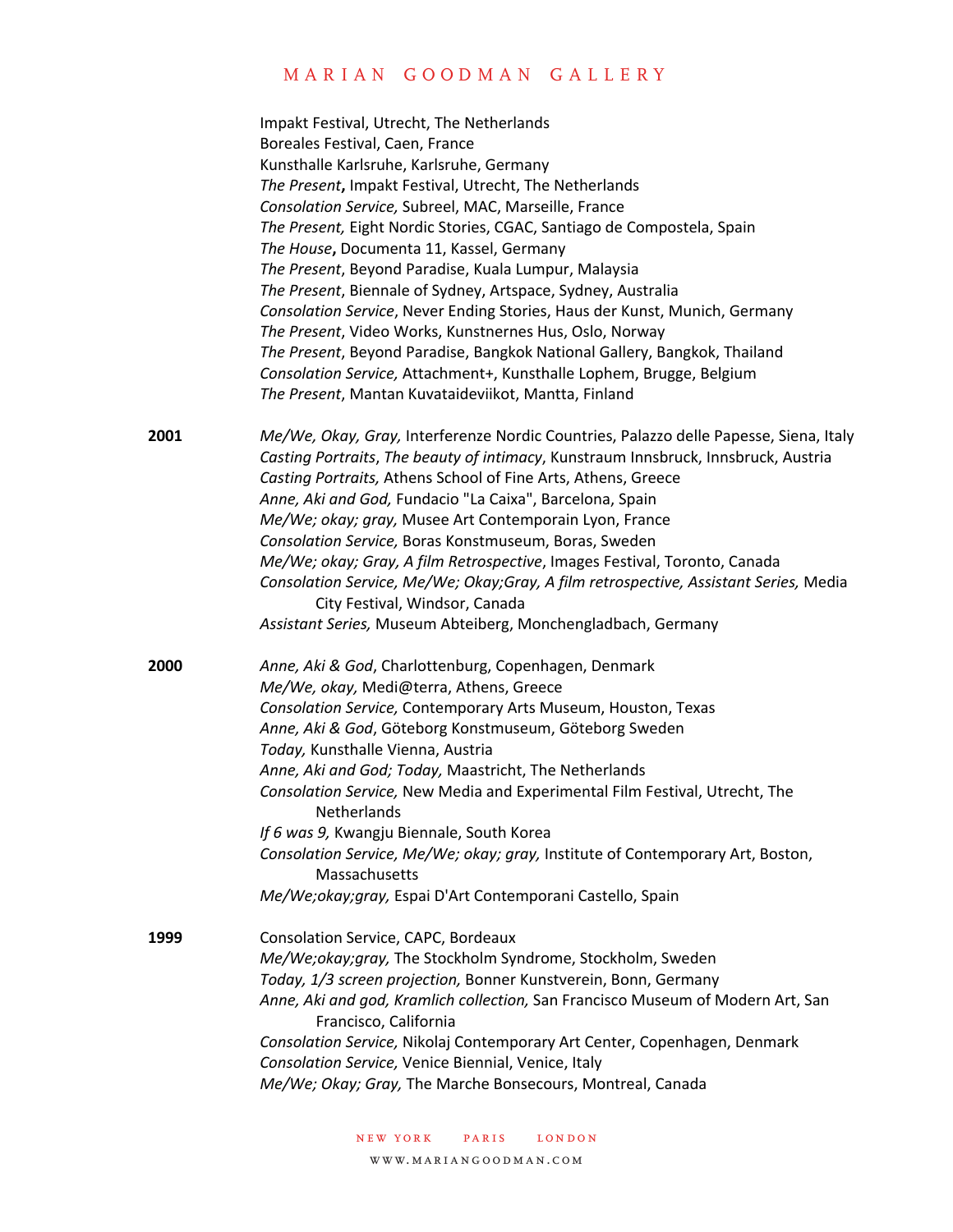|      | Anne, Aki & God, Musees de strasbourg, Strasbourg, France<br>Today, Elective Affinites Wiener Festwochen, Vienna, Austria<br>Today, ZKM Museum of Contemporary Art, Karlsruhe, Germany<br>Today, Wacoal Art Center, Tokyo, Japan<br>Today, Stedelijk Van Abbemuseum, Eindhoven, The Netherlands<br>Today, Montevideo, Multimedia Center Amsterdam, The Netherlands<br>Me/We; okay; Gray, Bergen Fine Art Society, Bergen, Norway<br>Today, Lothringstrasse, Munich, Germany<br>Today, Hartware project, Dortmund, Germany                                  |
|------|------------------------------------------------------------------------------------------------------------------------------------------------------------------------------------------------------------------------------------------------------------------------------------------------------------------------------------------------------------------------------------------------------------------------------------------------------------------------------------------------------------------------------------------------------------|
| 1998 | Me/We; okay; Gray, White Columns, New York, New York<br>Anne, Aki & God, Estrand Art Prize 1998, Rooseum, Malmö, Sweden<br>Anne, Aki & God, Manifesta 2, Luxembourg<br>Me/We; okay; Gray, Medialization, Edsvik konst och kultur, Stockholm, Sweden<br>Anne, Aki & God, Kiasma-Museum of Contemporary Art, Helsinki, Finland, catolog<br>Today, Musee d'Art Moderne de la Ville, Paris, France                                                                                                                                                             |
| 1997 | Today, Skanska Konstmuseum, Lund, Sweden<br>If 6 Was 9, 5th Istanbul Biennial 1997, Istanbul, Turkey<br>Today; Me/We; okay; Gray, Badischer Kunstverein, Karlsruhe, Germany<br>If 6 Was 9, Stedelijk Museum, Amsterdam, The Netherlands<br>Today, Kunsthalle Nurnberg, Nürnberg, Germany<br>Today; If 6 Was 9, Film section Venice Biennale, Venice, Italy<br>If 6 Was 9; Me/We; okay; Gray, Le Consortium, Dijon, France<br>If 6 Was 9, Institute Finlandaise, Paris, France<br>If 6 Was 9; Me/We; okay; Gray, Van AbbeMuseum, Eindhoven, The Netherlands |
| 1996 | If 6 Was 9, Kiemens Gasser und Tanja Grunert GmbH, Cologne, Germany<br>If 6 Was 9; Me/We; okay; Gray, Louisiana Museum of Modern Art, Denmark<br>Me/We; okay; Gray, The Museum of Contemporary Art, Warsaw, Poland<br>Me/We; okay; Gray, The Museum of Contemporary Art, Vilna, Lithuania                                                                                                                                                                                                                                                                  |
| 1995 | Me/We; okay; Gray, The Center for Contemporary Art, Malmö, Sweden                                                                                                                                                                                                                                                                                                                                                                                                                                                                                          |
| 1994 | Me/We; okay; Gray, Museum of Contemporary Art Helsinki, Finland and Moscow,<br>Russia<br>Me/We; okay; Gray, The Museum of Contemporary Art, Bergen, Norway<br>Secret Garden, Hämeenlinna Art Museum, Hämeenlinna, Finland                                                                                                                                                                                                                                                                                                                                  |
| 1993 | Me/We; okay; Gray; Dog Bites, Lilljevalchs Art Hall, Stockholm, Sweden and Nordic Arts<br>Center, Helsinki, Finland                                                                                                                                                                                                                                                                                                                                                                                                                                        |
| 1992 | Doing It, Taidehalli, Helsinki, Finland                                                                                                                                                                                                                                                                                                                                                                                                                                                                                                                    |
| 1991 | The Tender Trap, Museum of Contemporary Art, Helsinki, Finland<br>The Tender Trap, Tallinna Kunstihoone, Estonia<br>The Tender Trap, Porin taidemuseo, Pori, Finland                                                                                                                                                                                                                                                                                                                                                                                       |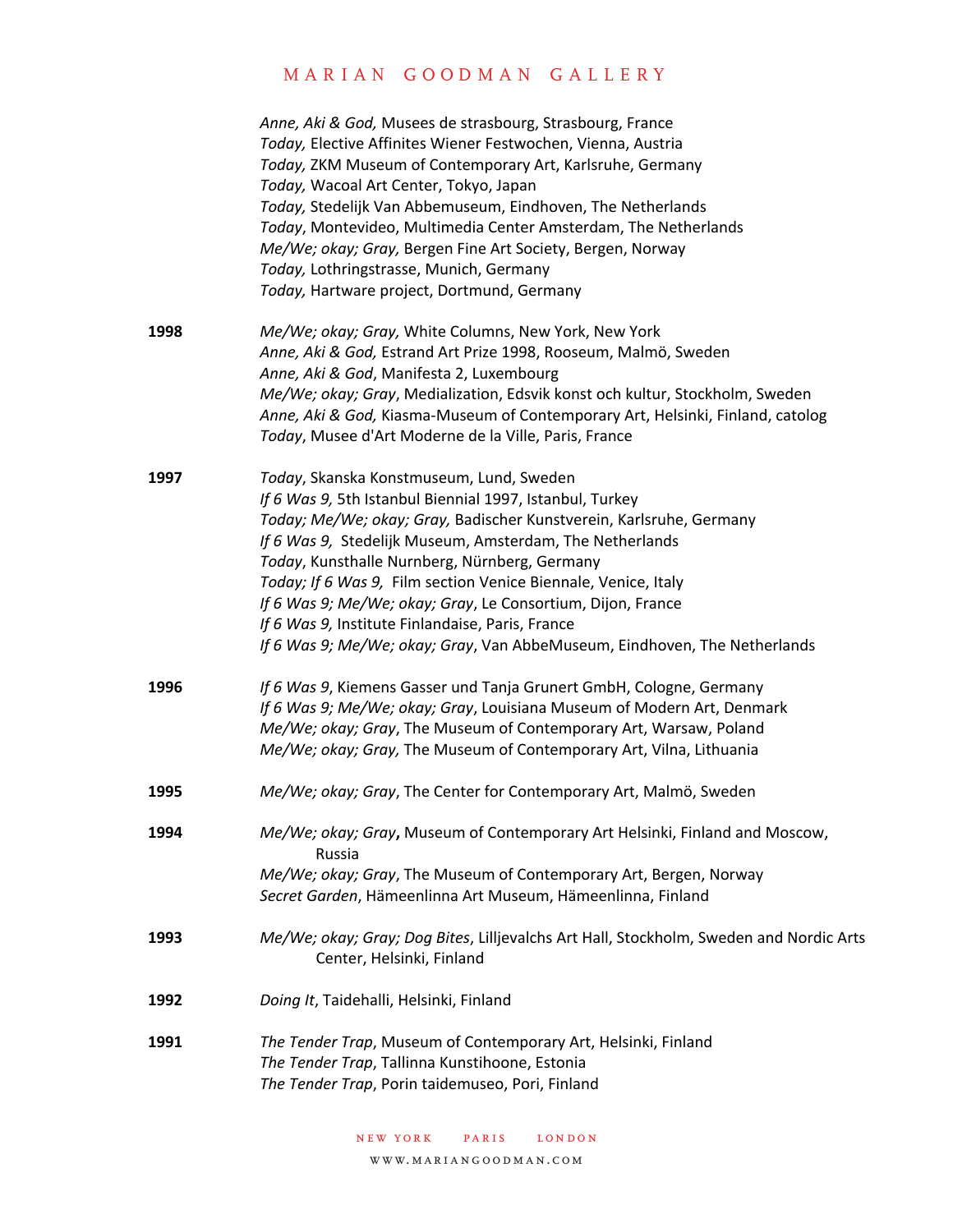- **1990** *Wonderland*, Biennale of Young Nordic Artists, Reykjavik, Iceland & Helsinki, Finland *A Short Cultural-Political Quadrille*, Audiovisual Biennale in Lahti, Finland *A Project for "Kotkan Sanomat"Newspaper*, Kotka, Finland *Wonderland*, Art Museum of Kajaani, Finland
- **1989** *In His Absolute Proximity*, Museum of Contemporary Art, Helsinki, Finland

### **PERFORMANCES**

**1989** *Jokes*, performed in the 125th Year Jubilee of the Artist Association, Finland **1988** *A Short Cultural-Political Quadrille,* Lahti Audiovisual Biennale, Finland

#### **SELECTED FILM FESTIVALS AND SCREENINGS**

*Studies on the Ecology of Drama* Vancouver International Film Festival, Canada Helsinki International Film Festival, Finland Savonlinna International Nature Film Festival, Finland Curtas Vila do Conde, Vila do Conde, Portugal Sheffield Doc/Fest, Sheffield, United Kingdom Festival of Audio-Visual Arts, Athens & Corfu, Greece LOOP, Barcelona, Spain 67th Berlin International Film Festival / Forum Expanded, Berlin, Germany

*The Annunciation* MoMA, New York, New York Kino Der Kunst, Munich, Germany Video\_Dumbo, Brooklyn, New York

*Where is Where?* Algeria - Extract of Perfumes, Cinemateket, Oslo, Norway

*Love is a Treasure* Film Basel, Art Basel, Basel, Swizerland MoMA, New York, New York (*A Film Retrospective)* 55th Locarno International Film Festival, Locarno, Switzerland International Short Film Festival, Vila do Conde, Portugal Tate Modern, London, United Kingdom Tampere Film Festival, Tampere, Finland

*Consolation Service* Film Basel, Art Basel, Basel, Swizerland

> new york paris london www.mariangoodman.com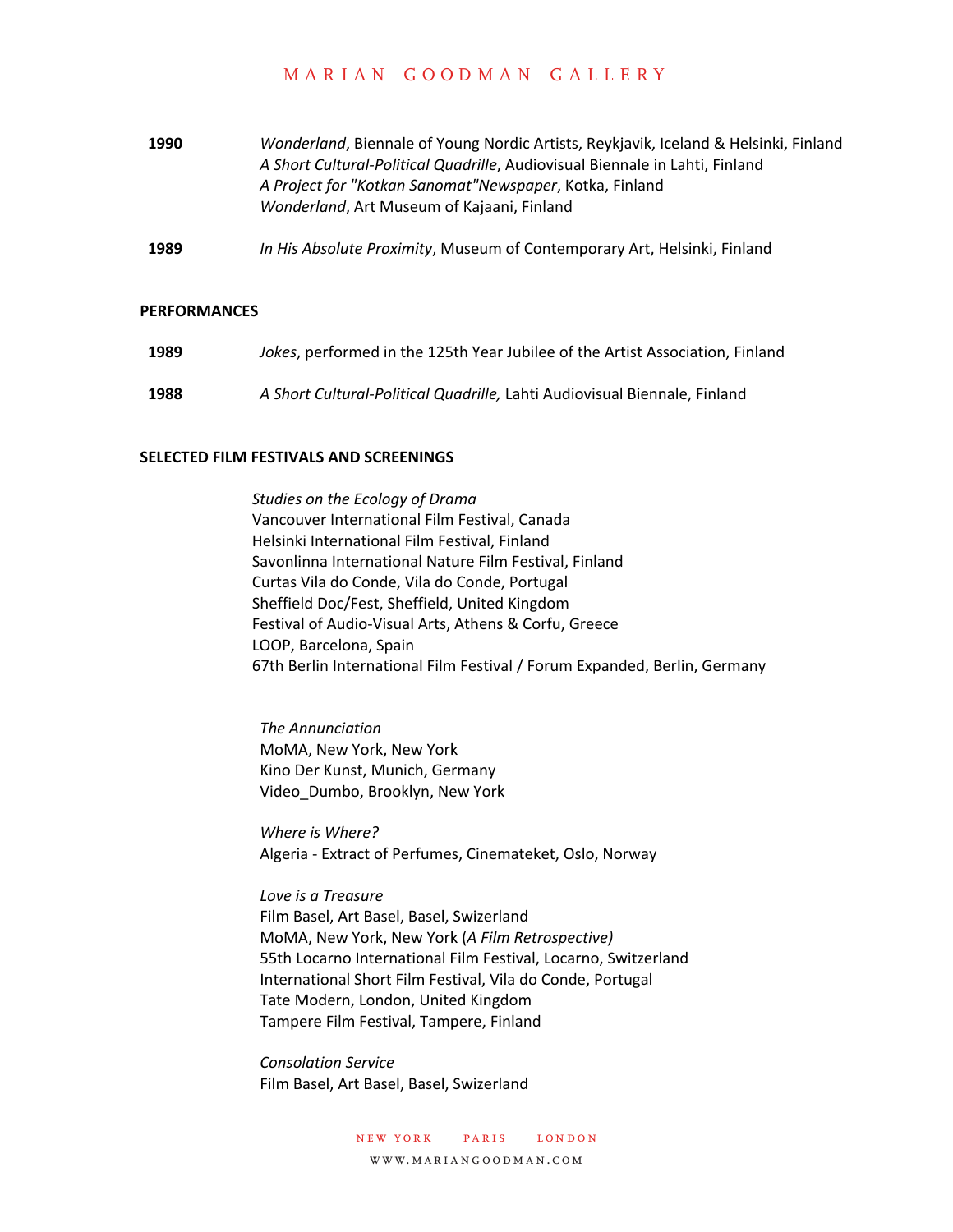MoMA, New York, New York (*A Film Retrospective)* Media City Festival, Windsor, Canada Nordisk Panorama, Bergen, Norway Telluride International Cinema Expo, Denver, Colorado Festival Int'l nouveau Cinéma nouveaux Médias Montréal, Canada VIPER, Basel Switzerland European Film Academy Awards, Berlin, Germany Festival Internacional, Curtas Metragens Vila do Conde, Portugal Impakt, Utrecht, The Netherlands Osnabrück Media Art Festival, Germany "Crossing Boundaries,"Danish Film Institute, Denmark Internationale Kurzfilmetage Oberhausen, Germany Tampere Interational Short Film Festival, Finland Göteborg Film Festival, Sweden

#### *Today*

Film Basel, Art Basel, Basel, Swizerland MoMA, New York, New York (*A Film Retrospective)* 55th Locarno International Film Festival, Locarno, Switzerland Minimalen Short Film Festival, Trondheim, Norway Media City Festival, Windsor, Canada 2nd Bangkok Experimental Film Festival, Thailand Crossing Boundaries, Copenhagen, Denmark Internationale Kurzfilmetage Oberhausen, Germany Viper Int. Film-. Video- & Multimedia Festival, Luzern, Switzerland Short film Festival, Milano, Italy Videoexperimentalfilm festival VIDEOEX, Zürich, Switzerland Chicago International Film Festival, Chicago, Illinois New York Film Festival, New York, New York Edinburgh International Film Festival, United Kingdom Kunsthalle Basel, Basel, Switzerland European Media Art Festival, Osnabrück, Germany International Short Film Festival, Reykjavik, Iceland Tampere International Short Film Festival, Finland Berlin International Film Festival, Panorama, Berlin, Germany

### *If 6 Was 9*

Film Basel, Art Basel, Basel, Swizerland MoMA, New York, New York (*A Film Retrospective)* 55th Locarno International Film Festival, Locarno, Switzerland Images Festival of Independent Film & Video, Toronto, Canada "Lyhyt Kevät,"Kiasma, Kelsinki Crossing Boundaries, Copenhagen, Denmark Internationale Kurzfilmetage Oberhausen, Germany Edinburgh International Film Festival, United Kingdom Sao Paulo International Short Film Festival, Brazil Kino Engel, Helsinki, Finland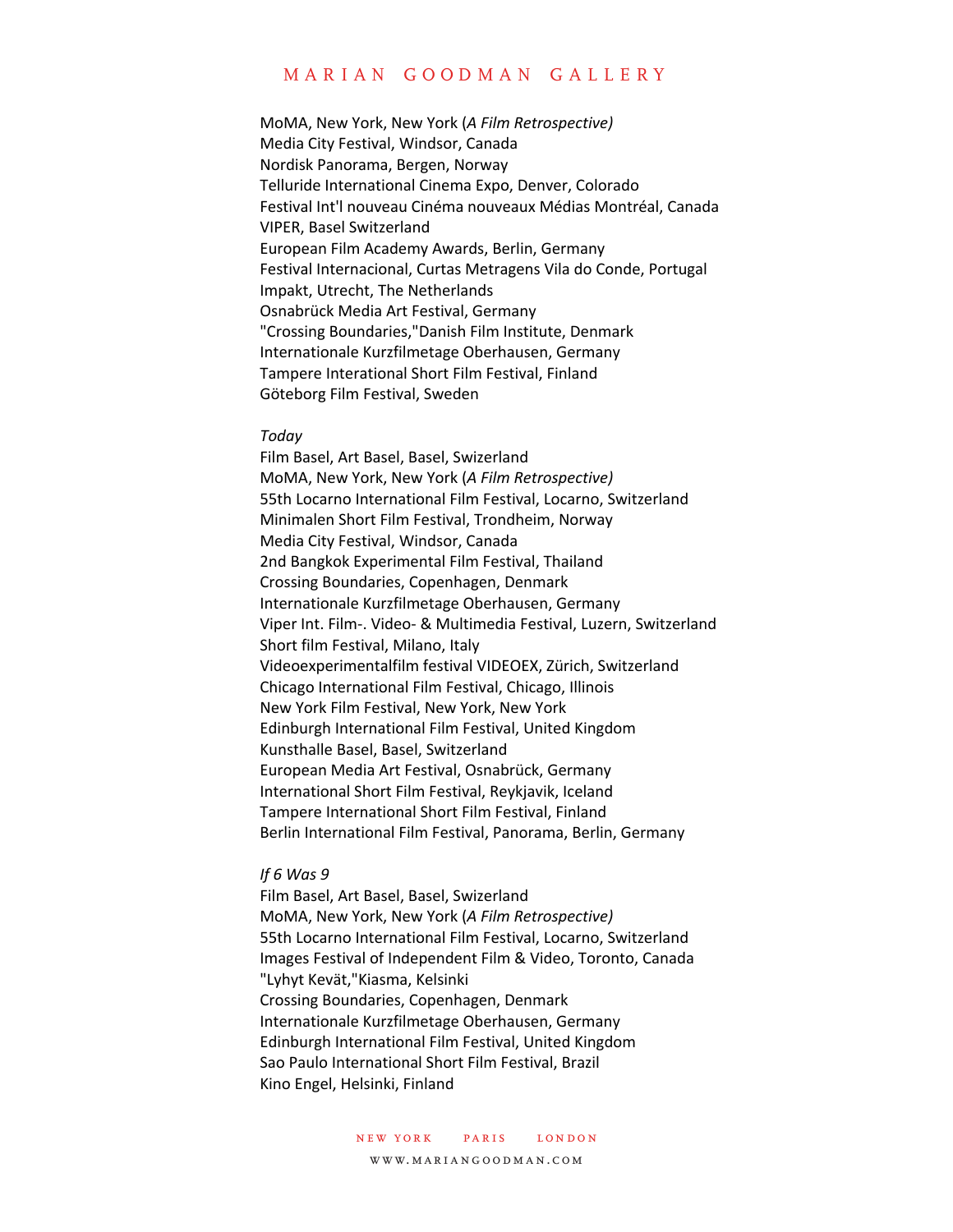#### Espoo Cine, Finland

Osnabrück Media Art Festival, Osnabrück, Germany Viper Int. Film-. Video- & Multimedia Festival, Luzern, Switzerland Feminale Projekt Frauenfilmfest, Cologne, Germany International Outdoor Short Film Festival Bondi Beach, Alice Springs, Perth, Canberra, Australia International Short Film Festival Oberhausen, Germany Festival International de Films de Femmes du Creteil, France Impakt'97, The Netherlands Kunsthalle Basel, Basel, Switzerland Loco Motion, Venice Bienial, Venice, Italy Hamburg International Short Film Festival, Germany Toronto International Short Film Festival, Canada

### *Me/We; okay; Gray*

Film Basel, Art Basel, Basel, Swizerland MoMA, New York, New York (*A Film Retrospective)* 55th Locarno International Film Festival, Locarno, Switzerland Pacific Cinematheque, Vancouver, Canada "Close-ups," Copenhagen, Denmark "Catalyst Arts," Belfast, Northern Ireland, United Kingdom SHOOT, moving pictures by martists, Malmö, Sweden Crossing Boundaries, Copenhagen, Denmark International Short Film Festival Oberhausen, Germany Melbourne International Film Festival, Australia Sao Paulo International Short Film Festival, Brazil Director's Guild of America, Los Angeles, California Reading Room project, Camden Art Center, London, United Kingdom Cinewomen Screening Series, Los Angeles, California Tampere International Short Film Festival, Finland Monitor 94, Göteborg, Sweden Nordisk Panorama, Reykjavik, Iceland Love & Anarchy, Helsinki Film Festival, Helsinki, Finland Upsala International Short Film Festival, Uppsala, Sweden Stockholm Film Festival, Bondi Beach, Alice Springs, Perth, Canberra, Australia International Film Festival, Clermont-Ferrand, France

### **TELEVISION SCREENINGS (selection)**

*Love Is A Treasure* YLE TV-1, Finland Artsworld, London, United Kingdom Kunstkanaal, The Netherlands

*Consolation Service* YLE TV-1, Finland